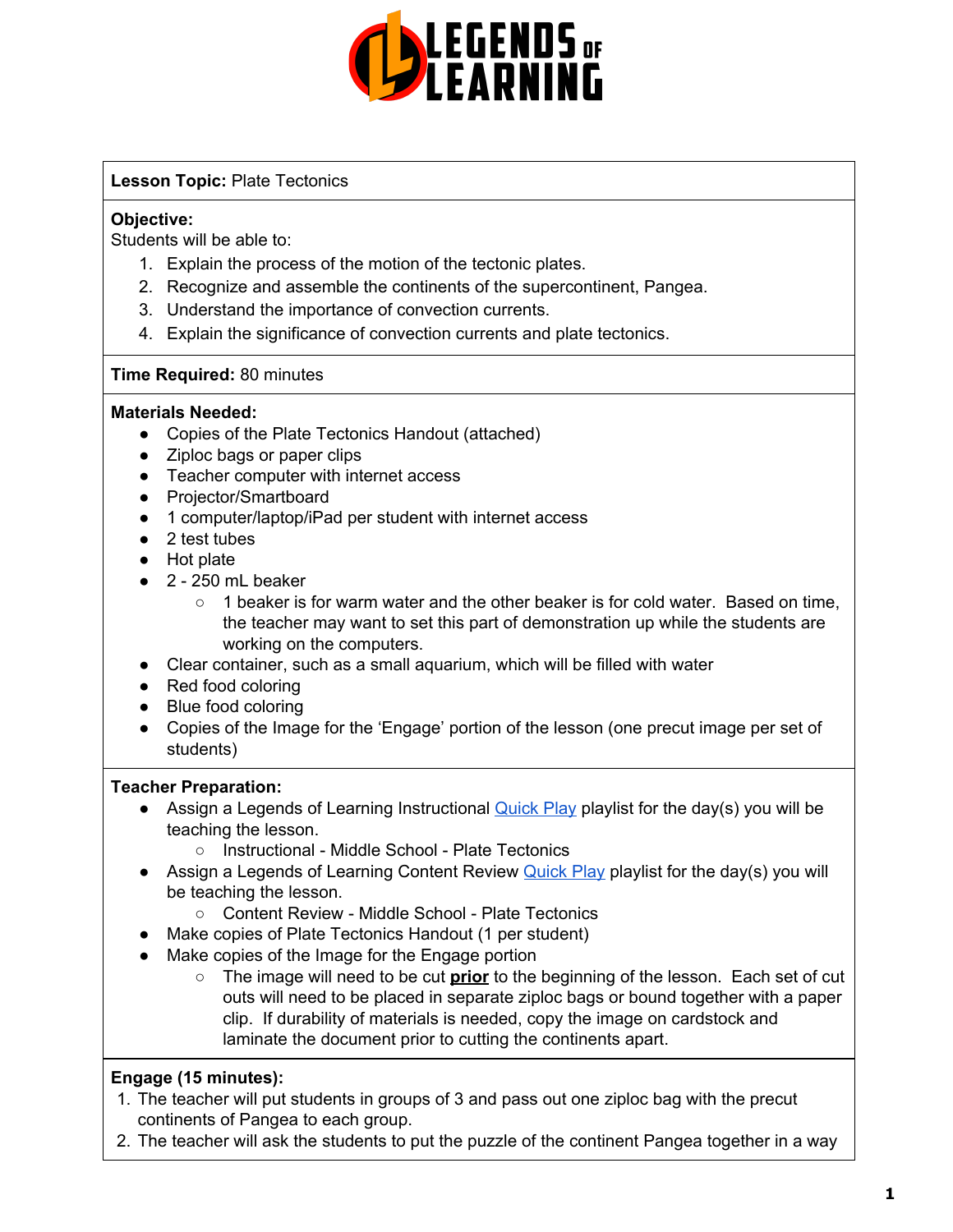

that all the pieces fit comfortably.

- 3. The teacher will allow the students to work for 5 minutes maximum on this activity.
- 4. As the students are working in their groups, the teacher will have an answer key available so that the teacher can check for accuracy. In addition, if the class size is large, the teacher may also assign student helpers to help facilitate the checking for accuracy.
- 5. Once the students have correctly assembled the supercontinent Pangea, the teacher will ask the students to assemble the continents based on their present day locations.
- 6. As the students are working in their groups, the teacher will ask, "What geologic process are you modeling right now?"
	- a. Allow wait time so that students can process their thoughts. It is appropriate to do a "Think - Pair - Share" at this point. If the teacher wants to increase literacy, the teacher may have the students do a "Think - Ink - Pair - Share". The added component of this strategy is that before sharing their answer with a table/elbow partner, the student will write their answer in their science journal.
	- b. ANSWER: continental drift, which is based off the theory of plate tectonics.

8. The teacher should have a student collect the ziploc bags, which contain the puzzle pieces, and

explain to students, "Today you have demonstrated the movement of Earth's tectonic plates. Think

about this demonstration during today's lesson as we will refer back to it at the end of class."

# **Explore (20 minutes):**

- 1. Have your students sign in to Legends of [Learning](https://intercom.help/legends-of-learning/en/articles/2154920-students-joining-a-playlist). Instruct students to complete the Instructional playlist.
- 2. As students complete the assigned game, students should fill out the Plate Tectonics Handout Part I ONLY.
- 3. Assist students as needed during game play, pause playlist if you need to address content or questions to the entire class.

# **Explain (15 minutes):**

- 1. Review answers to Part I of the Plate Tectonics Handout.
- 2. What is Pangea? *(The supercontinent that existed millions of years ago.)*
- 3. In what way have the continents changed? *(The continents have separated or collided.)*
- 4. How do scientists know how the appearance and locations of the continents have changed if they were not able to see them from space? *(Scientists used evidence from rocks and fossils to provide the age, climate, and topography of the area they were located.)*
- 5. What are the names of the three types of plate boundaries? *(divergent, convergent, transform)*
- 6. Using a document camera, the teacher will use student assistance to construct Pangaea.
- 7. The teacher will place the continents in their correct, present day locations by sliding the various continents apart. While doing this, the teacher will explain that the continents are moving VERY slowly, up to 2 cm per year.
- 8. Demonstrate how far 2 centimeters is by moving a continent piece 2 centimeters and reiterating that it takes a whole year for a continent to move that much.

# **Elaborate (20 minutes):**

1. Explain to students that the plates are moving due to convection currents in the mantle.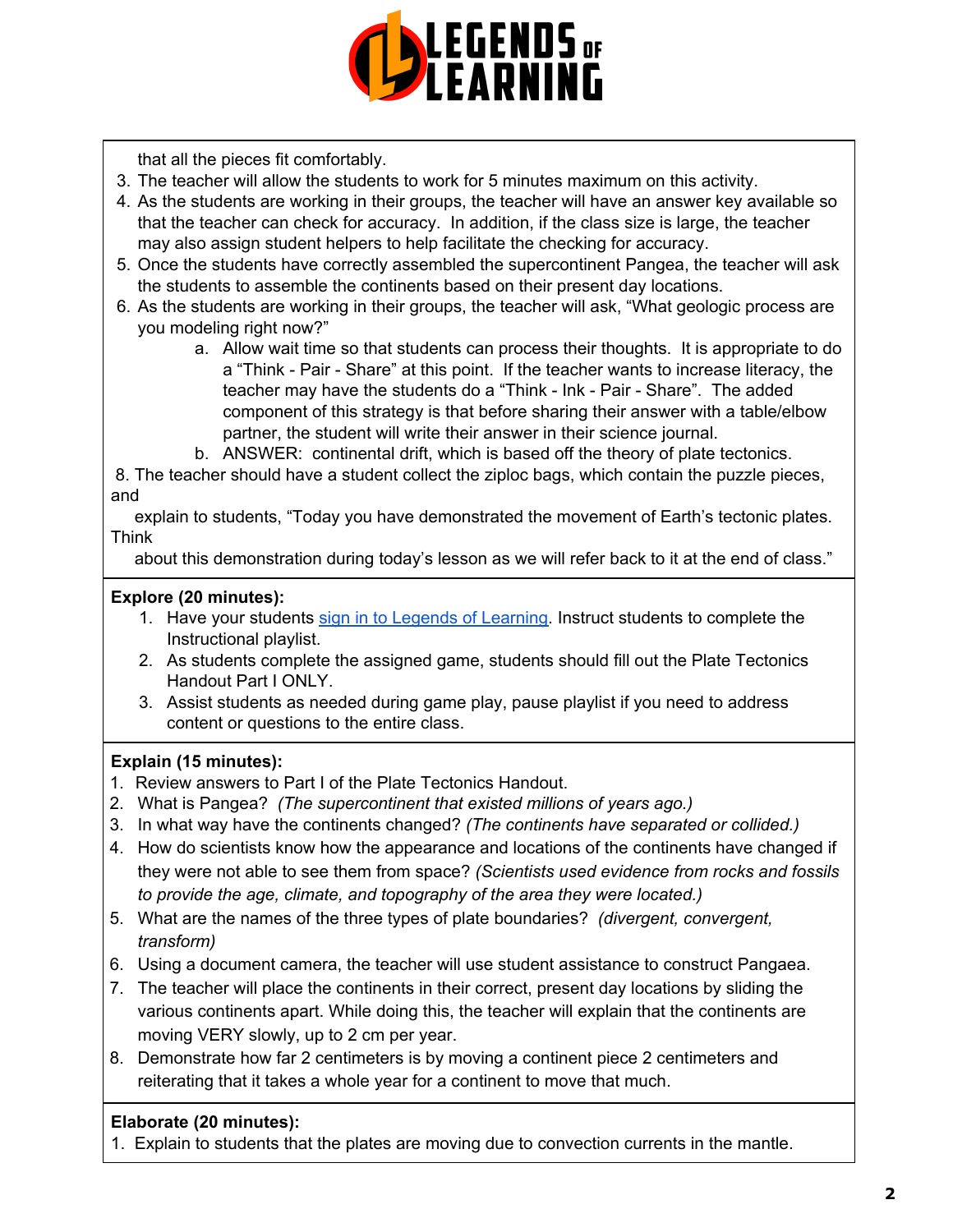

2. For this demonstration, the teacher will need to use a hot plate to warm up 50 mL water in a beaker.

3. Once the teacher has warmed the water up, the teacher will carefully place the some warm water

Into test tube 1. Teacher will also add 2 drops of red food coloring to test tube 1.

4. The teacher will then pour some cold water into test tube 2. Teacher will also add 2 drops of blue food coloring to test tube 2.

- 5. The teacher will use their thumbs to seal the test tubes as they are submerged into a clear container filled with water.
- 6. The teacher will simultaneously unseal the test tubes.
- 7. The teacher will ask the students to draw and explain with text what they are observing in their science journal.
- 8. This [video](https://www.youtube.com/watch?v=bN7E6FCuMbY) illustrates a similar demonstration.

9. Explain to students that convection is an important part of plate tectonics. Show this [short](https://www.youtube.com/watch?v=Wq9kLzm36h0) [video](https://www.youtube.com/watch?v=Wq9kLzm36h0) to

help further explain the process of plate tectonics/continental drift.

10. Students can complete Part II of the Plate Tectonics Handout.

#### **Evaluate (10 minutes):**

- 1. Have your students sign in to Legends of [Learning](https://intercom.help/legends-of-learning/en/articles/2154920-students-joining-a-playlist). Instruct students to complete the Content Review playlist.
- 2. [Analyze](https://intercom.help/legends-of-learning/en/articles/2154918-tracking-student-progress-and-performance) student results to determine what concepts need to be a focus for reteaching.

#### **Additional Lesson Strategies:**

- To use Legends for additional instruction, create a [custom](https://intercom.help/legends-of-learning/en/articles/2154910-creating-a-playlist) playlist with an [instructional](https://intercom.help/legends-of-learning/en/articles/3505828-types-of-games) [game](https://intercom.help/legends-of-learning/en/articles/3505828-types-of-games) and pre and post [assessment](https://intercom.help/legends-of-learning/en/articles/2154913-adding-assessments-to-a-playlist).
- To use Legends for a quick formative [assessment](https://intercom.help/legends-of-learning/en/articles/2154913-adding-assessments-to-a-playlist), create a 5-question assessment in a [playlist.](https://intercom.help/legends-of-learning/en/articles/2154910-creating-a-playlist)
- To use Legends for a student-directed experience, create a [targeted](https://intercom.help/legends-of-learning/en/articles/3340814-targeted-freeplay) freeplay playlist.
- Encourage students to play on their own at home in **Legends of Learning: [Awakening](https://intercom.help/legends-of-learning/en/articles/2425490-legends-of-learning-awakening)** for a student-driven experience including avatars, battling, and quests all centered around topics they are covering in class.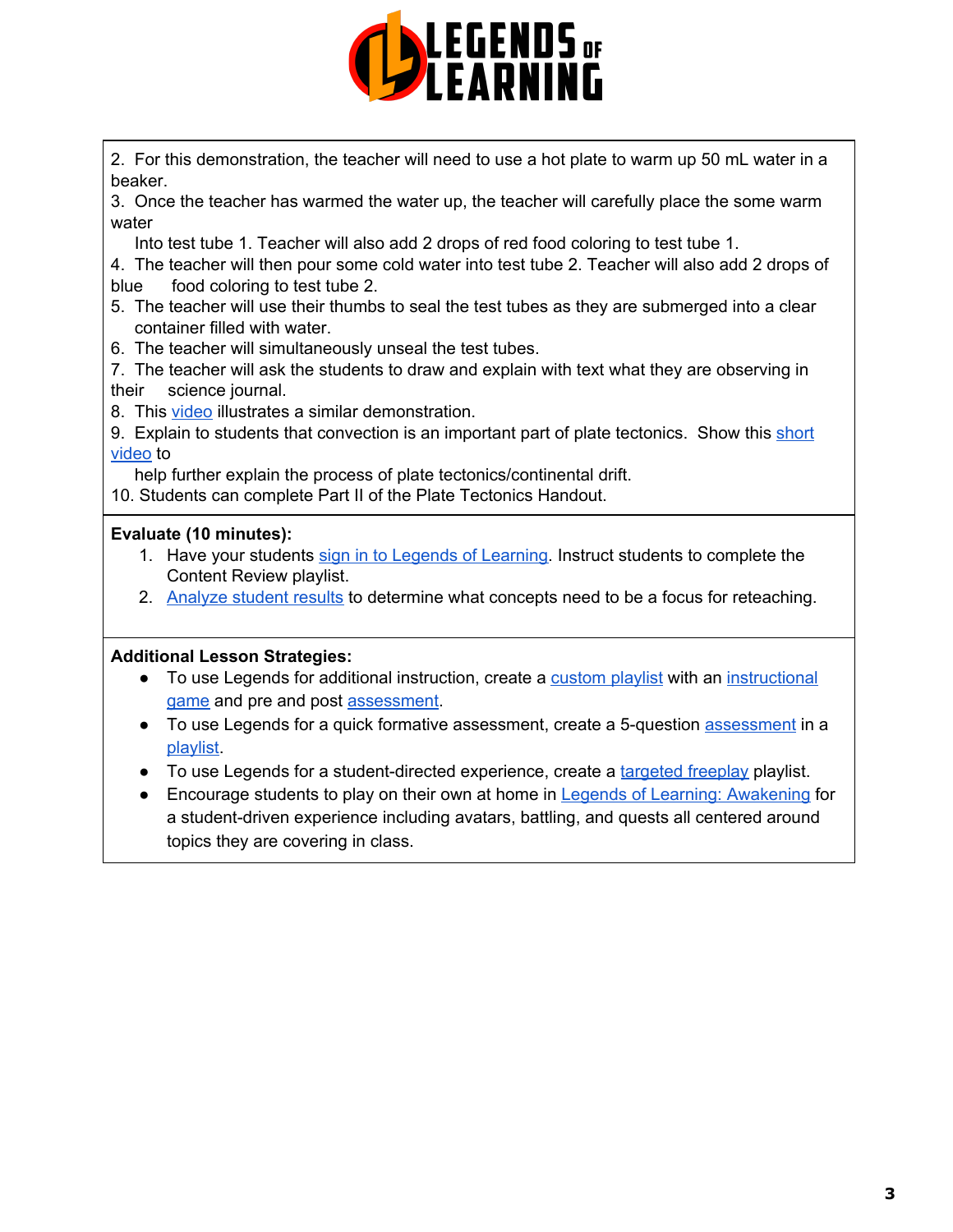

# **Plate Tectonics**

Name:

**Directions:** While playing the first game in Legends of Learning called *Plate Tectonics*, use what you learn to answer the questions below.

# **Part I**

- 1. What is Pangea?
	- **A** The name of the major tectonic plate.
	- **B** The supercontinent that existed millions of years ago.
	- **C** Both A & B are correct
	- **D** None of the above
- 2. In what way have the continents changed?
	- **A** The continents have become larger over time.
	- **B** The continents have become smaller over time.
	- **C** The continents have remained approximately the same size.
	- **D** The continents have separated or collided.
- 3. How do scientists know how the appearance and locations of the continents have changed if they were not able to see them from space?
	- **A** Scientists used evidence from hieroglyphics to approximate the location, age, and climate of the area the fossils and rocks were located.
	- **B** Scientists used evidence from rocks and fossils to provide the age, climate, and topography of the area they were located.
	- **C** Scientists have hypothesized about the locations of the continents based on magnetic readings from areas around the Earth.
	- **D** All of the above.
- 4. What are the names of the three types of plate boundaries?
	- **A** destructive, constructive, sliding
	- **B** destructive, convergent, transform
	- **C** divergent, constructive, transform
	- **D** divergent, convergent, transform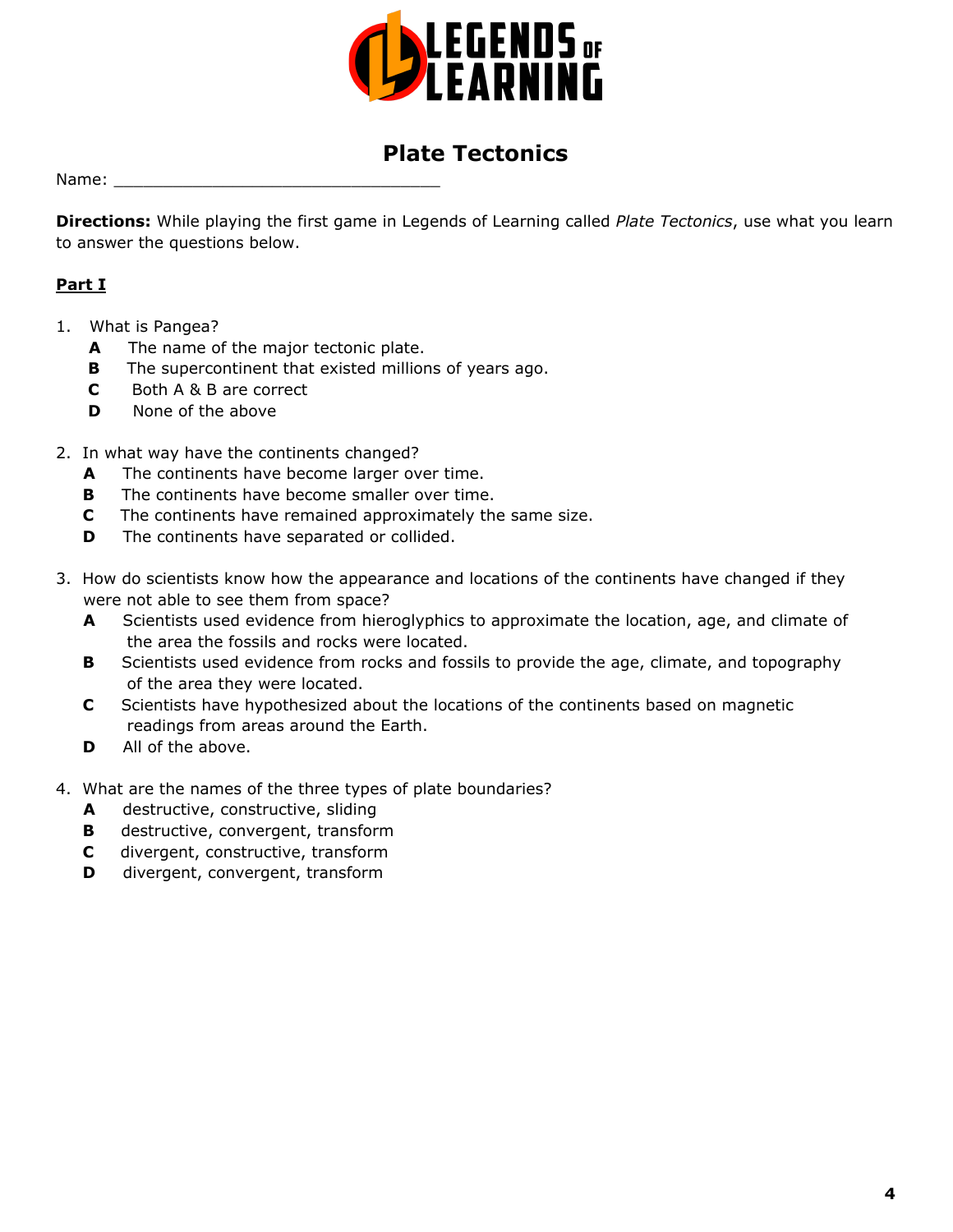

# **Part II**

In the space provided, illustrate how the continents will appear in the next 250 million years. Provide a rationale for your illustration.

 $\_$  , and the state of the state of the state of the state of the state of the state of the state of the state of the state of the state of the state of the state of the state of the state of the state of the state of the

 $\_$  , and the state of the state of the state of the state of the state of the state of the state of the state of the state of the state of the state of the state of the state of the state of the state of the state of the

 $\_$  , and the state of the state of the state of the state of the state of the state of the state of the state of the state of the state of the state of the state of the state of the state of the state of the state of the

Rationale: